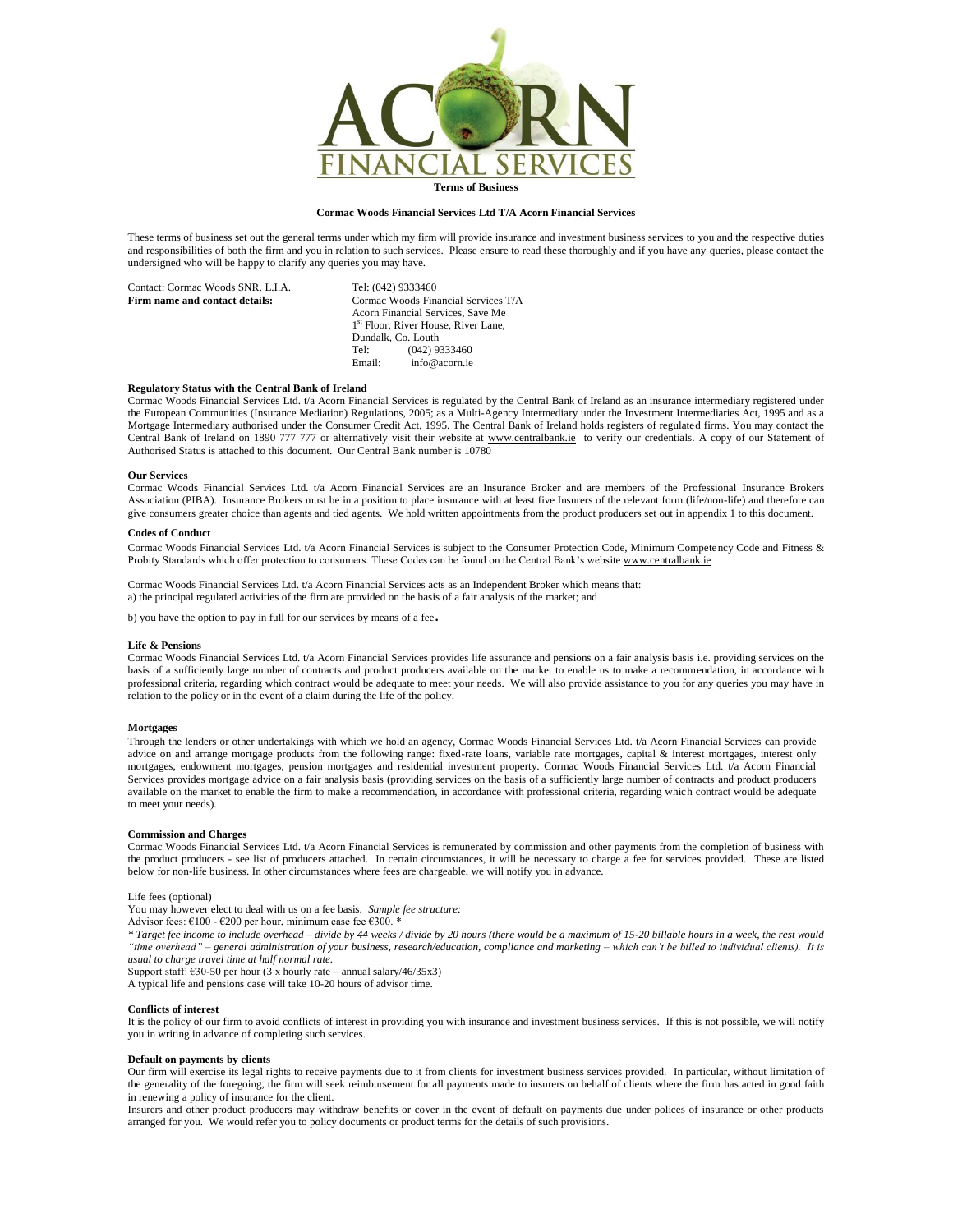#### **Data Protection**

Cormac Woods Financial Services Ltd. t/a Acorn Financial Services complies with the requirements of the General Data Protection Regulation 2018 and the Data Protection Act 2018.

The data which you provide to us will be held on a computer database and paper files for the purpose of arranging transactions on your behalf. The data will be processed only in ways compatible with the purposes for which it was given and as outlined in our Data Privacy Notice. We will ensure that the Privacy Notice is easily assessible. Please refer to our websit[e www.acorn.ie](http://www.acorn.ie/) If this medium is not suitable we will ensure you receive a hard copy. We would also like to keep you informed of mortgage, insurance, investment and any other services provided by us or associated companies with which we have a formal business arrangement; which we think may be of interest to you. We would like to contact you by way of letter, email or telephone call. If you do not wish to receive such marketing information please tick the box in the Terms of Business acknowledgement letter.

# **Complaints**

We would ask that you make any complaint in relation to investment business services against our firm in writing. We will acknowledge your complaints within 5 days and we will fully investigate this. On completion of our investigation, we provide a written report to you on the outcome of this investigation. In the event that you are still dissatisfied with our handling of or response to your complaint, you are entitled to refer the matter to the Financial services Ombudsman's Office. A full copy of our complaints procedure is available on request.

#### **Compensation Scheme**

We would remind you that it is not within our terms of authorisation to accept cash or negotiable instruments accept where an Insurer indemnity applies. For your added protection, we are members of the Investor Compensation Scheme operated by the Investor Compensation Company Ltd – see details attached.

### **Regular Reviews**

It is in your best interest that you review, on a regular basis, the products which we have arranged for you. As your circumstances change, your needs will change, you must advise us of these changes and request a review of the relevant policy so that we can ensure that you are provided with up to date advice and products best suited to your needs. Failure to contact us of changes in your circumstances, or request a review, may result in you having insufficient insurance cover and/or inappropriate investments.